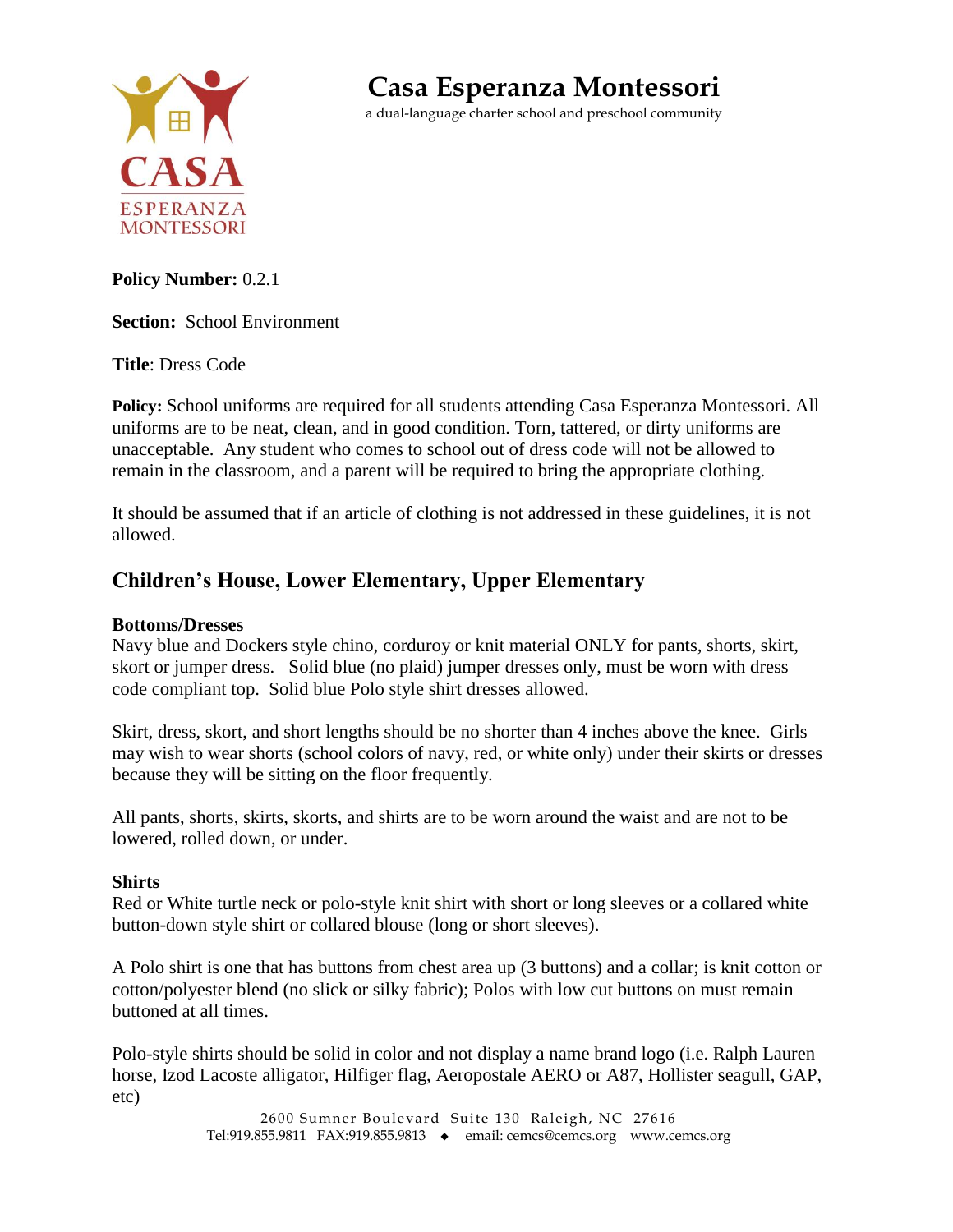Henley shirts and camisoles are allowed, but only under Polo-style shirt and only in red, white or blue.

**Hoodies and Cardigans**: Solid red, navy, or white only. No patterns or other colors permitted; no wording or logos

#### **Footwear**

Closed toe fabric/leather shoes/boots with buckles, laces, or Velcro tabs. Plastic footwear is not recommended.

Unacceptable footwear: slip-on shoes (such as Crocs), zip-on shoes, sandals, mules, or other toeless or open back shoes; character footwear, footwear with light-up or other "special" effects (wheels, spins, sparkles, glitter, etc.); heels higher than 1 inch.

Boots must not have high heels, chains, spikes or spurs. Shoes must be correctly laced and tied at all times.

#### **Outerwear**

May not be emblazoned with characters (i.e. Dora the Explorer, Spider Man, Disney characters, etc.) and is not to be worn in the classroom.

#### **Other Items**

Socks/tights: Solid navy, red, or white only.

Leggings: Only acceptable if navy blue or white and worn under dress, skirt, or skort.

No sunglasses, hats or caps, visors or headgear of any kind are to be worn inside the school.

#### **Required Accessories**

Lunch Box: May not be emblazoned with characters (i.e. Dora the Explorer, Spider Man, Disney characters, etc.), no patterns, and as plain as possible

Backpack: May not be emblazoned with characters (i.e. Dora the Explorer, Spider Man, Disney characters, etc.) or special effects such as twinkle lights.

No wheels on backpacks will be allowed for Children's House or Lower Elementary.